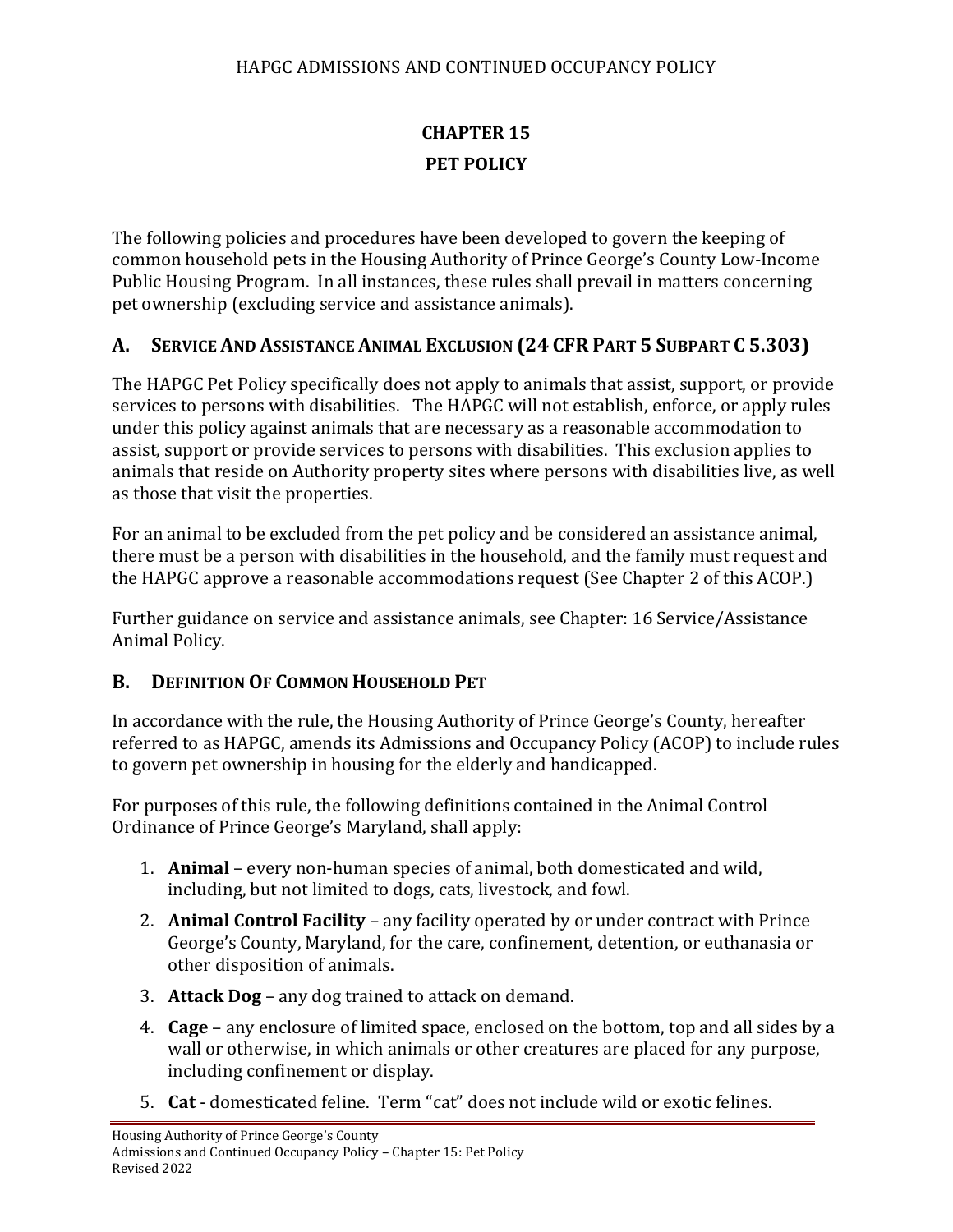- 6. **Disposition**  adoption or placement as a pet in an approved home or humane administration of euthanasia.
- 7. **Dog**  domesticated male or female canine.
- 8. **Domesticated Animal**  any animal of a species that has been bred, raised, and is accustomed to living in or about the habitation of man, and is dependent on man for food or shelter.
- 9. **Exotic Animal**  any animal of a species that is not indigenous to the State of Maryland, and is not a domesticated animal, including any hybrid animal, which is part exotic.
- 10. **Guard Dog**  dog will detect and warn its handlers that an intruder is present and/or near an area that is being secured.
- 11. **Keeping or Harboring**  act of permitting or sufferance by an owner or occupant of real property either of feeding or sheltering any domesticated animal on the premises.
- 12. **Owner**  any person who keeps, has temporary or permanent custody, possesses, harbors, exercises control over or had property right in any animal, livestock, or fowl, excluding veterinary hospitals, kennels, pet shops and their employees.
- 13. **Pet**  domesticated animal kept for pleasure rather than utility.
- 14. **Public Nuisance Animal**  any animal that unreasonably (1) annoys humans, (2) endangers the life or health of other animals or persons, or (3) gives offense to human senses; or which substantially interferes with the rights of the citizens, other than its owner, to enjoyment of life or citizens other than its owner, to enjoyment of life or property. The term "public nuisance animal" shall mean and include, but is not limited to, any animal that:
	- Is repeatedly found at large.
	- Damages the property of anyone other than its owner.
	- Molests or intimidates pedestrians or passersby.
	- Chases vehicles.
	- Excessively make disturbing noise, including but not limited to, continued and repeated howling, barking, whining, or other utterances causing unreasonable annoyance, disturbance, or discomfort to neighbors or others in close proximity to the premises where the animal is kept on harbored.
	- Causes fouling of the air by odor and causing thereby unreasonable annoyance, or discomfort to neighbors or others in close proximity to the premises where the animal is kept or harbored.
	- Causes unsanitary conditions in enclosures or surroundings where the animal is kept or harbored.
	- By virtue of the number or types of animals maintained, is offensive or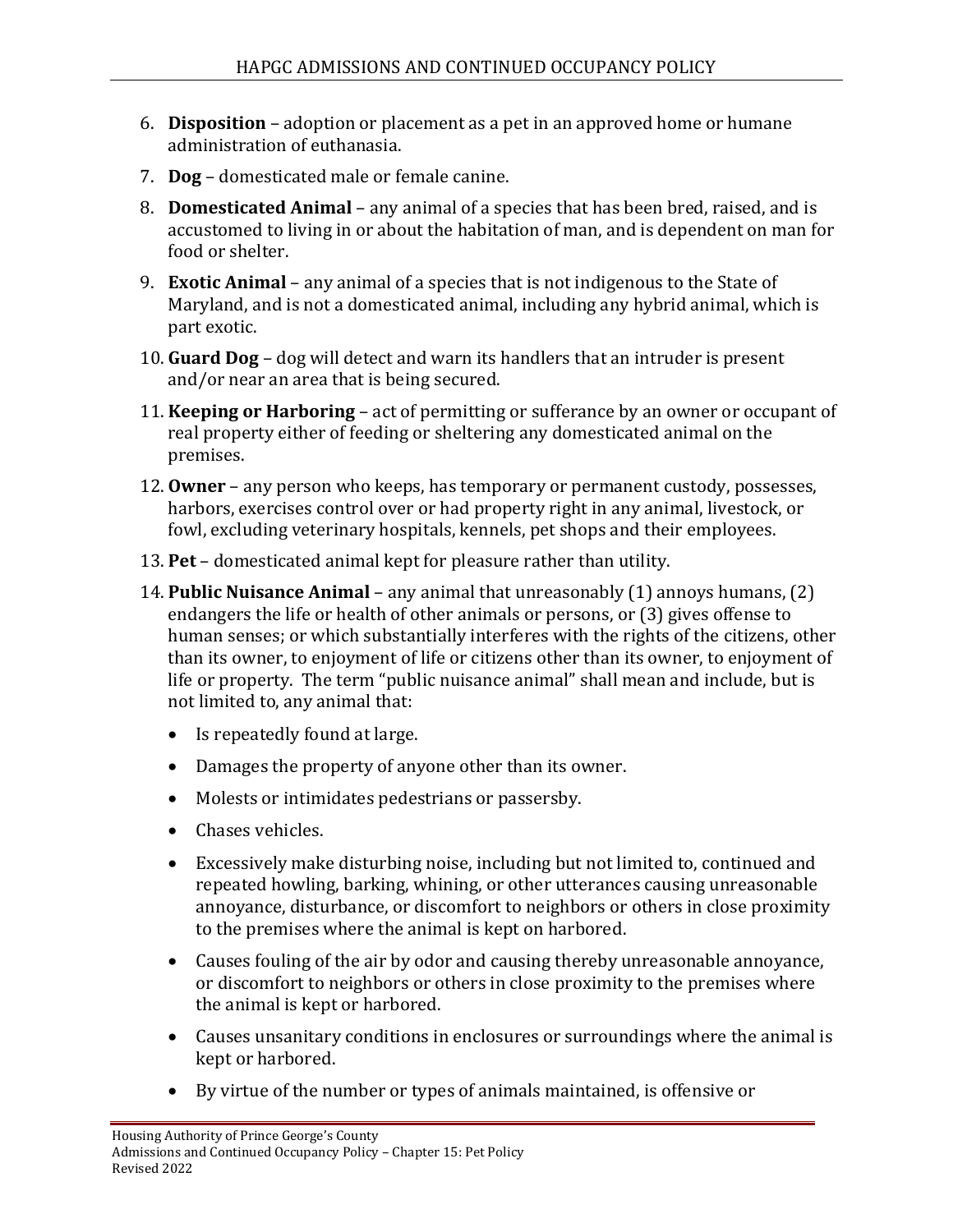dangerous to the public health, safety, or welfare.

- Attacks other domestic animals.
- Has been found by the Commission for Animal Control after notice to its owner and a hearing, to be a public nuisance animal by virtue of being a menace to the public health, welfare, or safety.
- 15. **Sanitary** condition of good order and cleanliness, which minimizes the probability of transmission of disease.
- 16. **Vaccination** anti-rabies vaccination using a vaccine type approved by the Maryland State Department of Health and Mental Hygiene or the Maryland Public Health Veterinarian.
- 17. **Vicious Animal** animal that attacks, bites, or injures human beings or domesticated animals without adequate provocation, or which, because of temperament, conditioning, or training, has known propensity to attack, bite or injure human beings or domesticated animals. An animal, which has on one or more occasions caused significant injury to persons, or domesticated animals may be deemed to be a vicious animal.
- 18. **Wild Animal** animal, which is not included in the definition of "domesticated animal" and shall include any hybrid animal, which is part wild animal.

## **C. ELIGIBILITY FOR PET OWNERSHIP**

Residents living in public housing are eligible to keep common household pets. The pets allowed are birds in cages, fish in aquariums and domesticated dogs and cats. In accordance with the definition contained in Section B above, the following animals are specifically excluded:

- Attack dogs
- Guard dogs
- Exotic animals
- "Vicious" animals
- "Wild" animals

### **D. REGISTRATION**

All applicants for admission and residents in occupancy who wish to own a pet must complete a registration form prior to bringing a dog or cat on the premises. Registration for ownership of birds or fish is not required. If the pet remains in occupancy, the registration must be updated annually as a part of the re-certification process. The registration must include: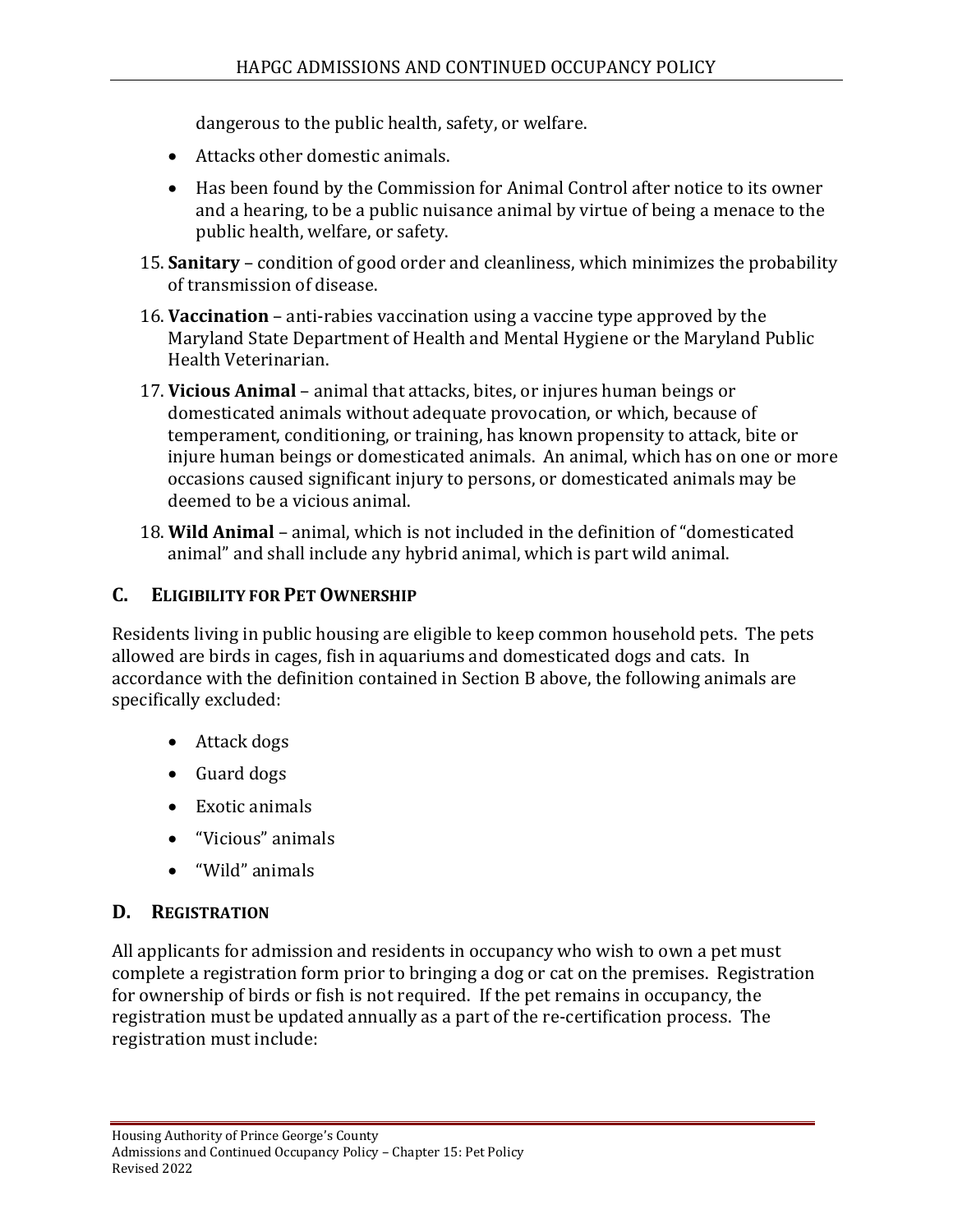- 1. A certificate, signed by a state licensed veterinarian or local authority empowered to inoculate animals, stating that the pet has received all inoculations required by applicable State and Local laws.
- 2. Information sufficient to identify the pet and to demonstrate that it is a common household pet.
- 3. The name, address, and phone number of one or more responsible parties who will care for the pet if the owner dies, becomes incapacitated, or is otherwise unable to care for the pet.
- 4. Proof that a dog or cat has been spayed or neutered; and
- 5. Proof that a flea control program is being maintained.

At the time of registration, staff completing certification must see the pet and sufficient information to identify it must be entered on the registration form. This is to ensure that the animal being registered will be the same as that bought on site. The information on the form may include, but not limited to heights, weight, color(s) identifying marks, name to which animal answers, and in the case of a dog, demonstration that it responds to voice commands.

The pet owner will be given a copy of the pet ownership policy and required to sign a statement indicating that he or she has read the rules and agrees to comply with them.

## **E. RESTRICTIONS**

The Housing Authority of Prince George's County will impose the following restrictions regarding pet ownership:

- 1. Regardless of the number of residents occupying a unit, pet ownership is restricted to one dog or cat per household.
- 2. The adult weight of a dog or cat must not exceed 25 pounds.
- 3. Birds must not be allowed to fly around the apartment, they must remain caged except when owners are cleaning or changing cages.
- 4. Fish aquariums shall not exceed 15 gallons in weights. Aquariums must be placed in a safe location in the unit and maintained in a safe and non- hazardous manner.
- 5. Pets are not allowed to roam the building unattended. When they are outside of their apartments, they must be controlled by their owner on a leash or in a carrier.
- 6. Pets are restricted from the common areas of the building, except for entering or leaving the building under control of the owner. At each site, the common areas in which pets are restricted will be prominently posted. These areas may include, but are not limited to the following:
	- elevators
	- hallways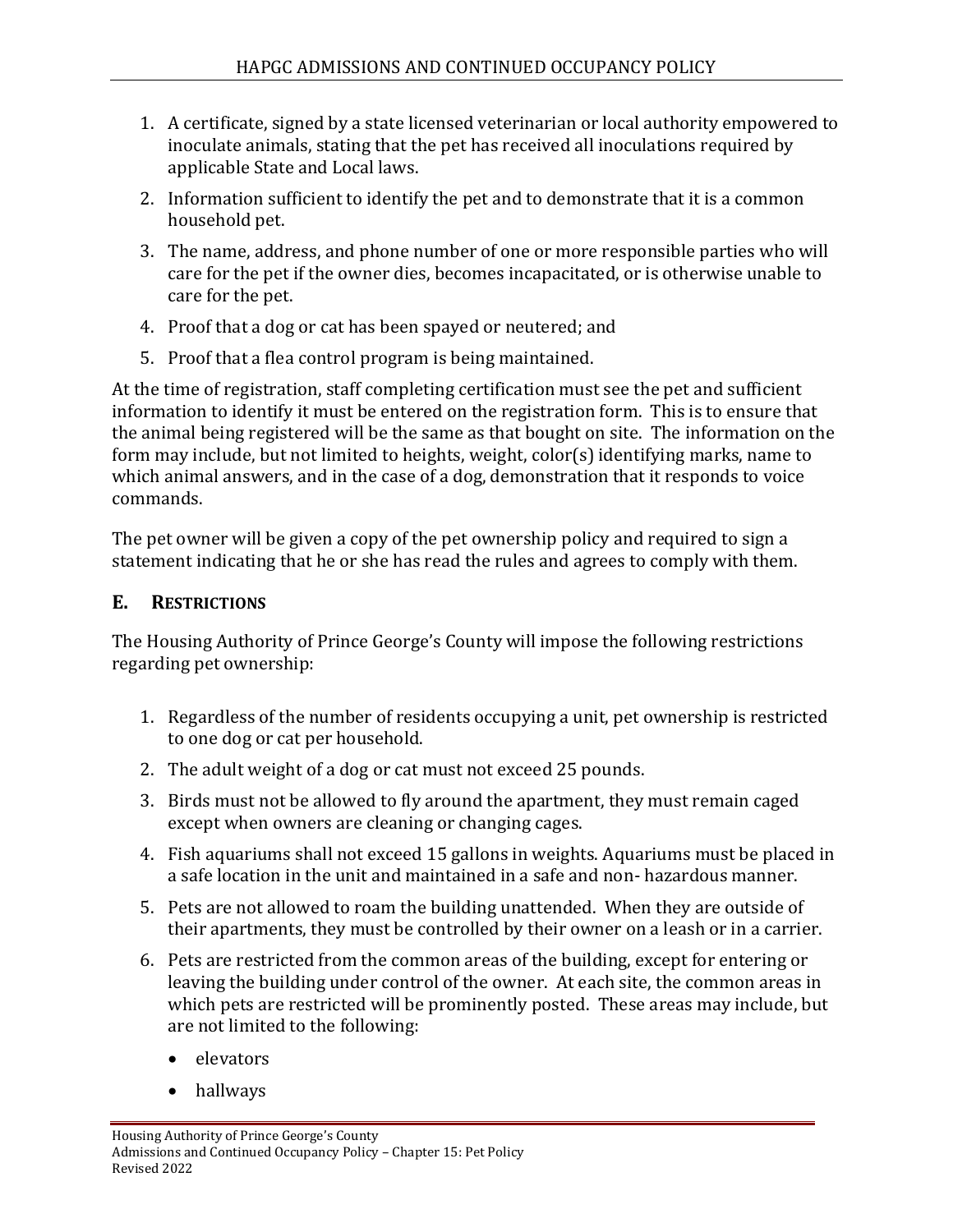- laundry room
- community room
- lobby
- dining room
- kitchen
- stairwells
- offices
- gardens, park areas, building grounds
- reception/sitting areas
- 7. Pets other than those registered to tenants, are not allowed in the building. This specifically excludes visitors or guests from bringing pets into the building.
- 8. Residents are prohibited from "keeping or harboring" unregistered pets in their units. The definition of keeping or harboring is defined in Section B. of this Pet Policy.
- 9. Pets may not be left unattended for more than 24 hours at a time. If the HAPGC determines that pets are left unattended for more than this time period, by virtue of the voluntary or involuntary absence of the pet owner, the HAPGC will contact the Humane Society or the Animal Control Facility to notify them of the presence and condition of the unattended animal. Their recommendation regarding care, attendance or disposition of the animal will prevail. The HAPGC accepts no responsibility or liability for pet or decision regarding removal.
- 10. Residents are prohibited from feeding pets outside of their apartment.
- 11. Should any pet housed by a resident give birth to a litter, the resident shall remove newborn animals from the premises.
- 12. If the resident who owns the pet leaves the household permanently, or for an extended period of time, the pet shall be removed from the home.

### **F. FINANCIAL OBLIGATIONS**

### **Pet Deposit**

As a result of residents' pet ownership, the Authority incurs additional financial responsibility. Under the final rules establishing the policy, the HAPGC is allowed to assess certain fees to pet owners. Pet owners will be required to pay a fee of \$125.00 at time of registration.

This fee is made as a security deposit and is refundable upon written notification to management that tenant no longer has a pet or upon lease termination. Upon notification, management will schedule a walk through with tenant to assess any damages by the pet.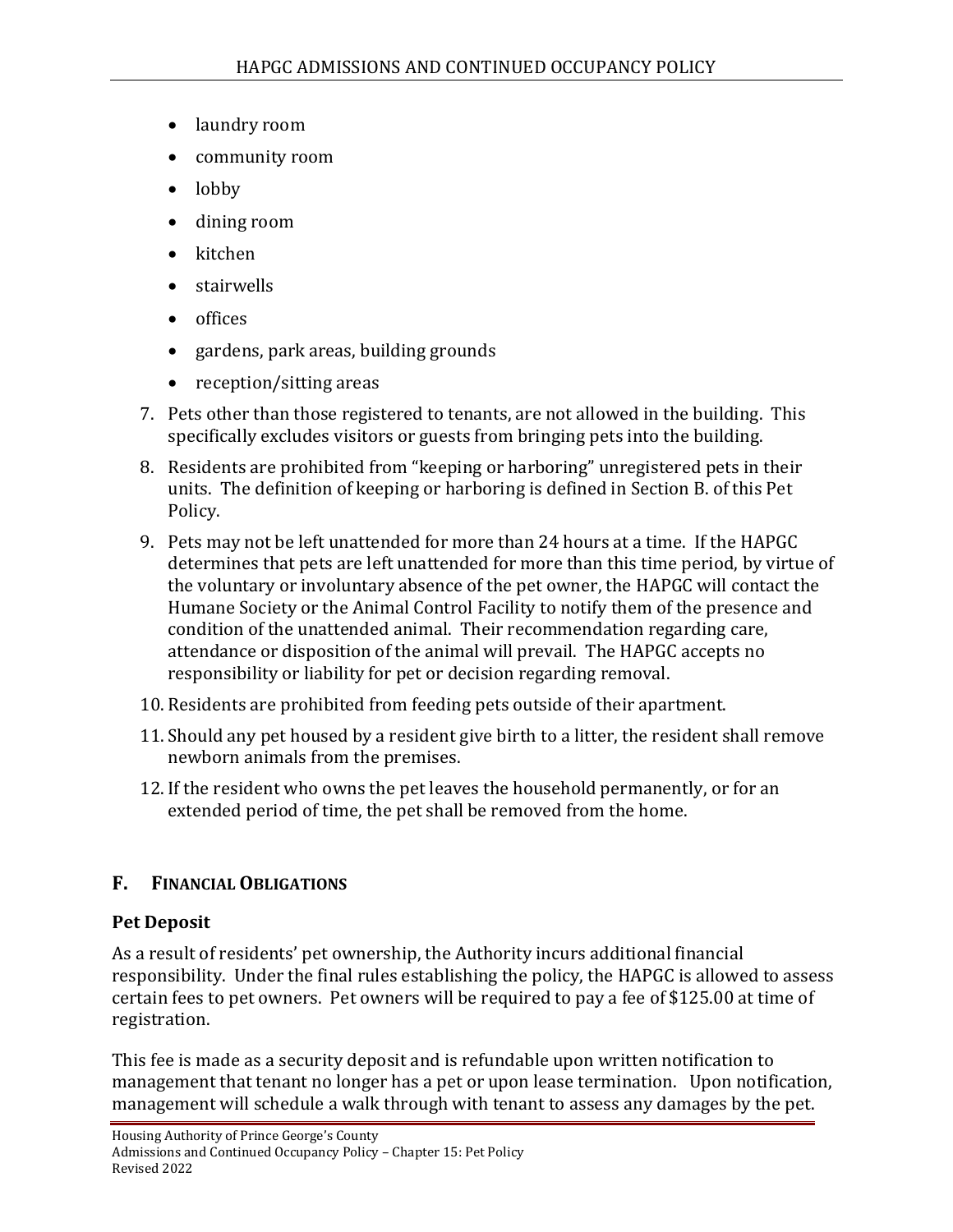A resident may opt to replace a pet without an additional security deposit but must make a new application and meet all pet policy requirements. The fee may be utilized by the Authority to cover damages or charges associated with pet ownership.

## **Pet Deposit Refund**

If during the tenancy of a pet owner, the animal dies, is sold or otherwise is no longer living in the unit, the owner may notify the Authority of the change. If the owner has no plan to replace the pet, and makes such a declaration in writing, he/she may ask for return of the security pet deposit. The HAPGC will conduct a unit inspection for pet related damages and in accordance with established policy, will make a decision on return of the deposit.

## **Other Pet Related Fees**

Pet-related costs incurred by HAPGC while a pet owner is in occupancy shall be billed to the pet owner as a current charge with non-payment by the due date being subject to legal collection proceedings

The pet waste removal charge is \$10.00 per occurrence to pet owners who fail to remove pet waste in accordance with Section G. of this Policy, or whose pet disposes of waste in the common spaces not designated as pet areas whenever management must assume the task of waste removal. Management reserves the right to increase the \$10.00 charge to an amount consistent with any future increases in yard ticket charges.

Residents who own and keep birds are not required to pay a pet deposit; however, residents will remain responsible for any damages, which may occur as a result of the keeping of such pets. Also, there will be a limit of one cage per dwelling unit, which shall not contain more than two birds.

Upon the removal of a pet, including death of the pet, incapacity, or death of the pet owner, or due to violation of the pet rules, an inspection for pet-related damages shall be conducted within five (5) days of the occurrence. A statement itemizing all deductions made from the pet deposit along with any refund which is due shall be returned to the pet owner within thirty (30) days or within the maximum time required under state law. Any balance due in excess of the pet deposit shall be payable by the pet owner to the management agent within thirty (30) days of notification.

## **G. PET OWNER'S RESPONSIBILITIES**

## **Sanitary and Health Standards**

Owners must take care to ensure that pets registered to their care do not contribute to the spread of disease or unsanitary conditions. Apartments must be kept clean and free of pet odors at all times.

Residents must ensure that the pet does not cause an infestation of insects such as fleas and ticks. Where this occurs, residents are responsible for contracting the services of a professional pest control company to eradicate the infestation.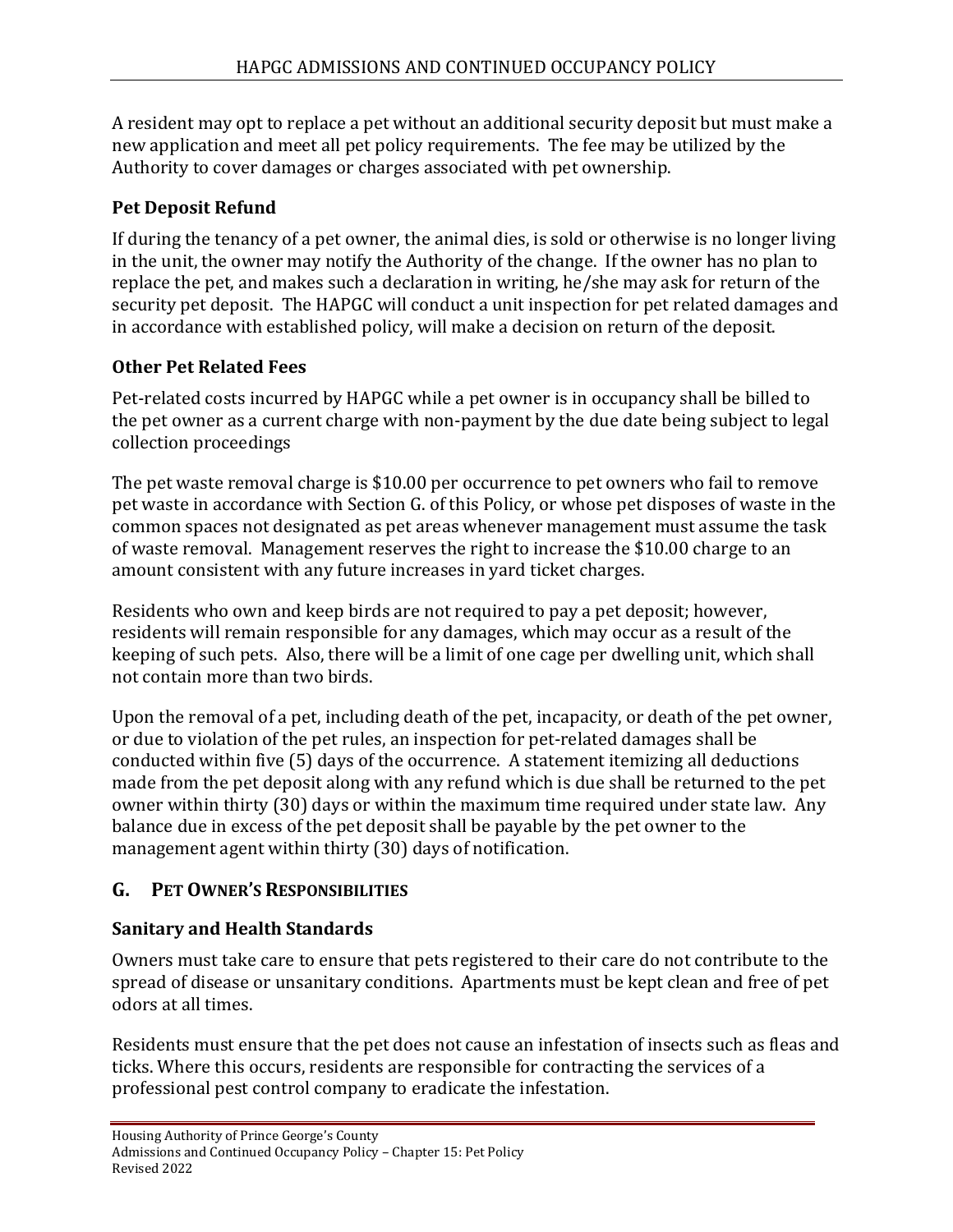The HAPGC will designate specific areas at each site where dogs may be curbed. The site will be prominently posted. If dogs are curbed on-site, it must be done in the designated restricted area. Pet owners are responsible for cleaning up the waste left by their pets at the curbing site. Waste must be put in plastic bags, tied, and placed in receptacle provided at the curbing site. Under no circumstances should animal waste be brought back in the building.

Cat owners must change litter boxes daily. Litter is not to be flushed down the toilet or deposited in sinks or drains in the apartment. It must be placed in a sealed plastic trash bag and put in the receptacle provided at each site. Kitty litter waste is not to be left outside the apartment or on the floor of the trash room.

In the event of the death of a pet, the resident must properly dispose of the remains in accordance with the local public health regulations, and under no circumstances on the property of the HAPGC.

### **Control of Pet Behavior and Actions**

In addition to the financial obligation discussed in Section F. of this policy, pet owners assume responsibility for the well-being of their pets. No HAPGC or on-site employee will assume any responsibility for the care and attendance of residents' pets. This includes, but is not limited to feeding, providing kennel service, checking on pets in owners' absence, and removing them to another location.

The HAPGC will also hold owners responsible for the actions and behavior of pets registered to their care. Residents are liable for any and all damage, and disturbance caused by their pets. Owners will be assessed charges for damages attributable to pets registered to them. If damage actions of pet are of a nature other than financial, the pet owner is still held liable.

Residents must ensure that the pet is properly cared for and fed. Animal cruelty by a resident or guest of the household may be a lease violation and any remedy allowed by lease, ACOP, or law applied.

In holding residents responsible for the behavior of their pets, the HAPGC will require owners to rectify damages. Should residents be either unwilling or unable to control the action of their pets, the HAPGC will require that the offending animal be removed from the premises. Any animal that becomes a "public nuisance", as defined in the Prince George's County ordinance (Section B., 14 above), will also require removal from site. Failure of the resident to correct animal's behavior/actions or remove it, could result in eviction proceedings.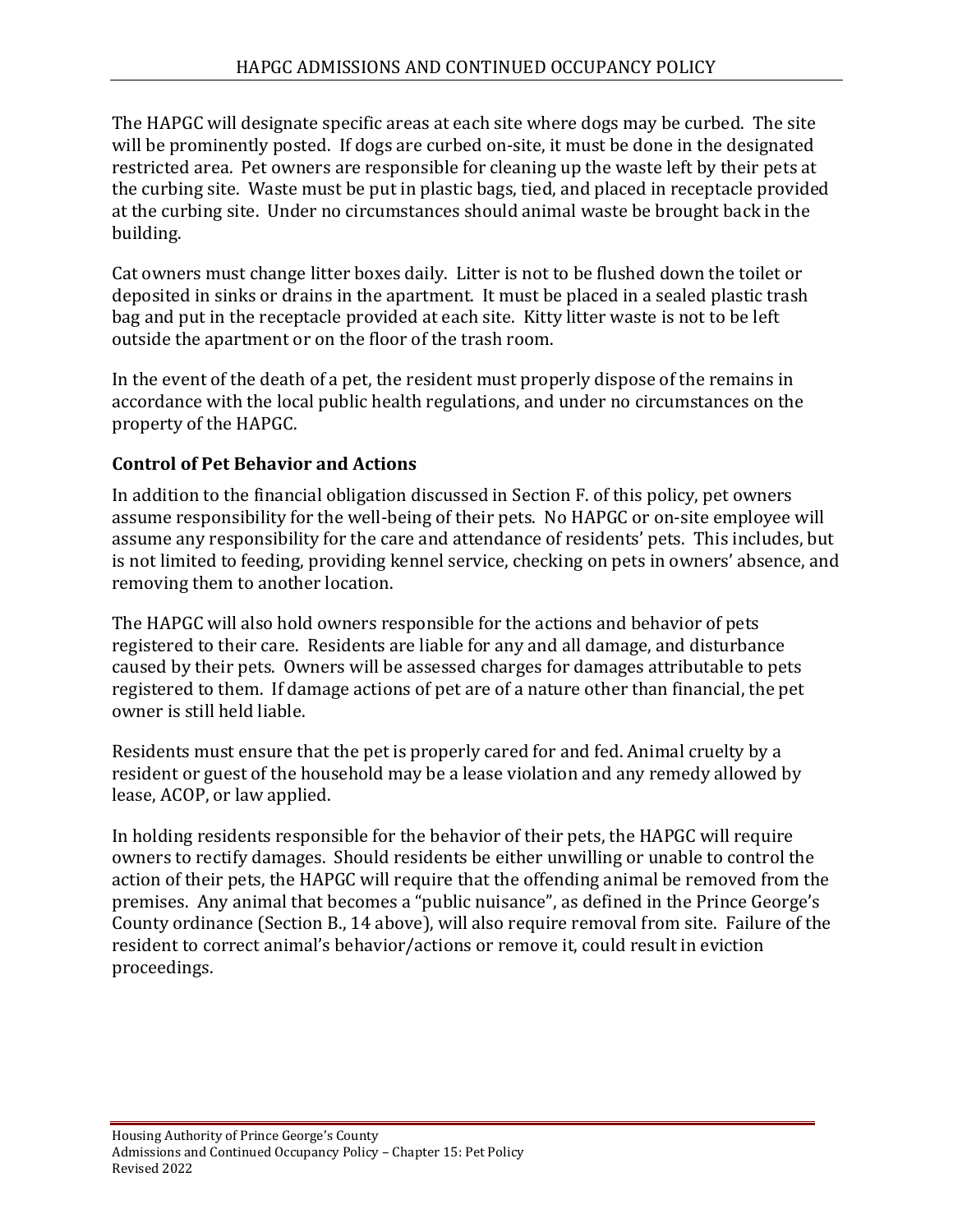### **H. ALTERATION OF PREMISES**

Pet owners shall not alter in any way the dwelling unit, porch, grounds, or common area to accommodate a pet. Installation of pet doors is prohibited. Doghouses and dog pens are strictly prohibited. Residents shall not alter their unit or yard in any manner in order to create an enclosure for any pet.

### **I. MANAGEMENT ACCESS TO DWELLING UNITS FOR INSPECTIONS AND REPAIRS**

Management will not enter the dwelling unit for performance of repairs or inspections where a pet resides unless accompanied (the entire time) by the pet owner or the responsible person designated by the pet owner. The pet must be held under physical restraint by the pet owner or responsible person until management has completed its task(s). Any delays or interruptions suffered by management in the inspection, maintenance, and upkeep of the premises due to the presence of a pet may be cause for lease termination.

Residents must restrain pets, as required, when HAPGC maintenance workers enter their apartment to perform work orders, during inspections, and when any contractor of the Housing Authority requires entry into their apartment. The Resident shall either be at home or shall have all animals restrained or caged. If a maintenance person enters an apartment where an animal is not leashed or otherwise controlled, maintenance shall not be performed, and Resident shall be advised of the reason maintenance could not be performed. The HAPGC shall not be responsible if any animal escapes from the residence due to maintenance, inspections or other activities of the HAPGC. No work will be done in a unit where a pet is housed, unless the resident is at home to control the pet.

### **Health and Safety Inspections**

In addition to the annual inspections and housekeeping inspections, the HAPGC Rental Assistance staff may schedule additional unit inspections for apartments with pets. In such cases, reasonable notice shall be given to the pet owner and the inspection shall be scheduled at reasonable hours.

The management agent shall enter and inspect any pet owner's dwelling if a written complaint is received, or there are reasonable grounds to believe that the conduct or condition of a pet in the dwelling constitutes a nuisance or a threat to the health or safety of the occupants of the development.

All housing inspections and maintenance repairs will be conducted in compliance with Chapter 12: Dwellings Unit Inspections.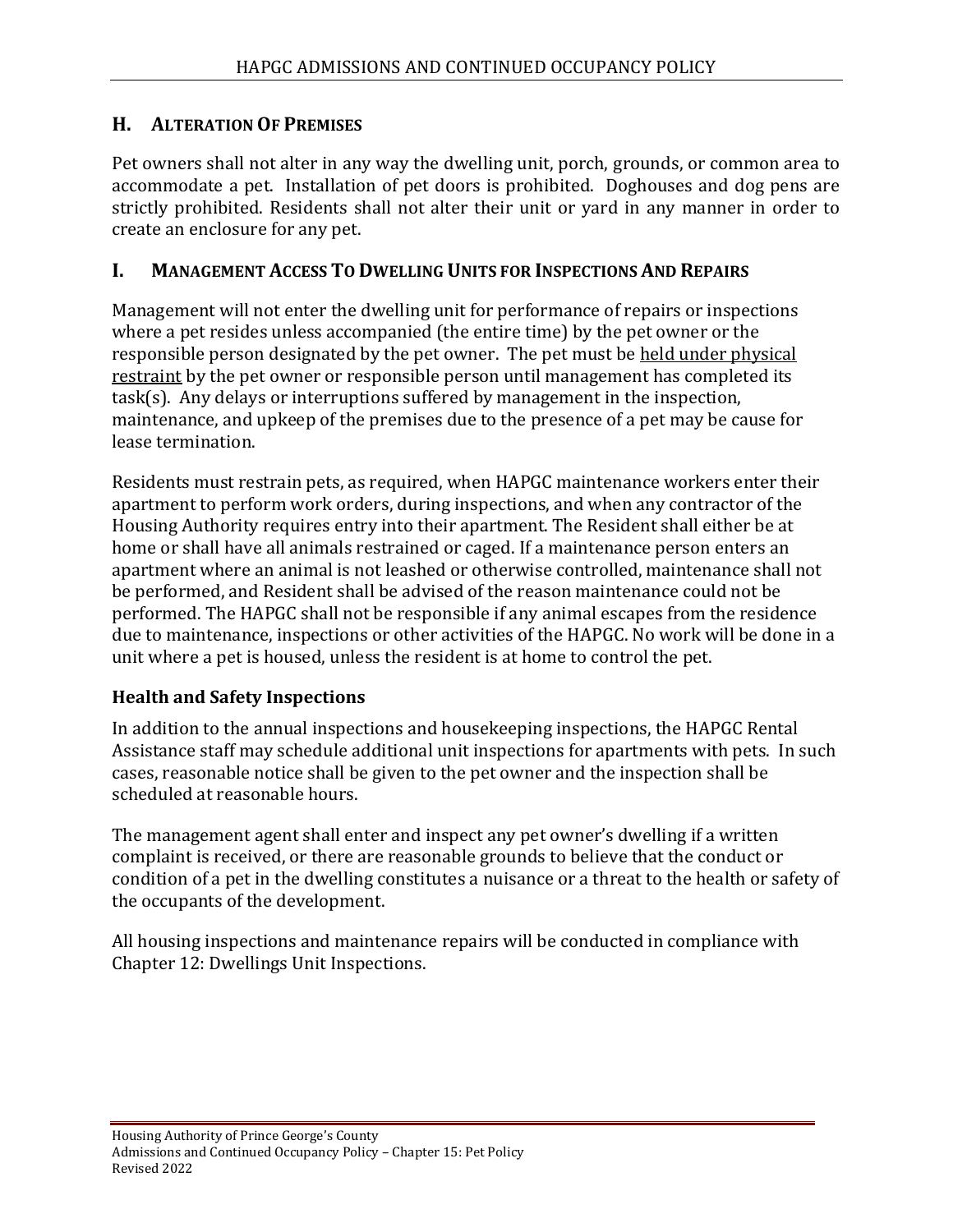### **J. SPECIAL EXTERMINATION CHARGES**

Upon vacating the premises, residents who have pets will automatically incur a special extermination charge for fleas, ticks, and lice and for fumigation of pet odors. Management further reserves the right to require such an extermination or fumigation (at resident's expense) at any time during a resident's occupancy if dwelling unit conditions, due to the presence of a pet, dictate the need for interim extermination and/or fumigation.

## **K. PET POLICY VIOLATION PROCEDURES**

All pet owners will be required to abide by all provisions of the HAPGC Rental Assistance Program Lease and the Pet Policies associated with owning and keeping a pet in their apartment. If it is determined that a pet owner has violated the rules governing pet ownership, the following procedures shall be observed:

- 1. A written notice of the pet rule violation shall be served on the pet owner outlining the following:
	- a. Basis of the determination and pet rule(s) violated.
	- b. Statement that the pet owner has ten (10) days from the date of service/delivery of the notice to correct the violation (including, in appropriate circumstances, removal of the pet).
	- c. Statement that the pet owner may make a written request for a meeting to discuss the violation. Management within three (3) days of the service/delivery date of the violation notice must receive such request.
	- d. Statement that failure by the pet owner to correct the violation, to request a meeting, or to appear at a requested meeting may result in the termination of the lease agreement.
	- e. If the pet owner makes a timely request for a violation meeting, a time and place for the meeting shall be established no later than fifteen (15) days from the date of service/delivery of the pet rules violation.
- 2. If the pet owner has not resolved the rule violation, or if the violation is not resolved at the rule violation meeting, a notice shall be served on the pet owner requiring the removal of the pet. In such cases, the pet owner must remove the pet within ten (10) days of the rule violation meeting. Failure to comply with management's request to remove a pet may result in the termination of the pet owner's lease agreement.